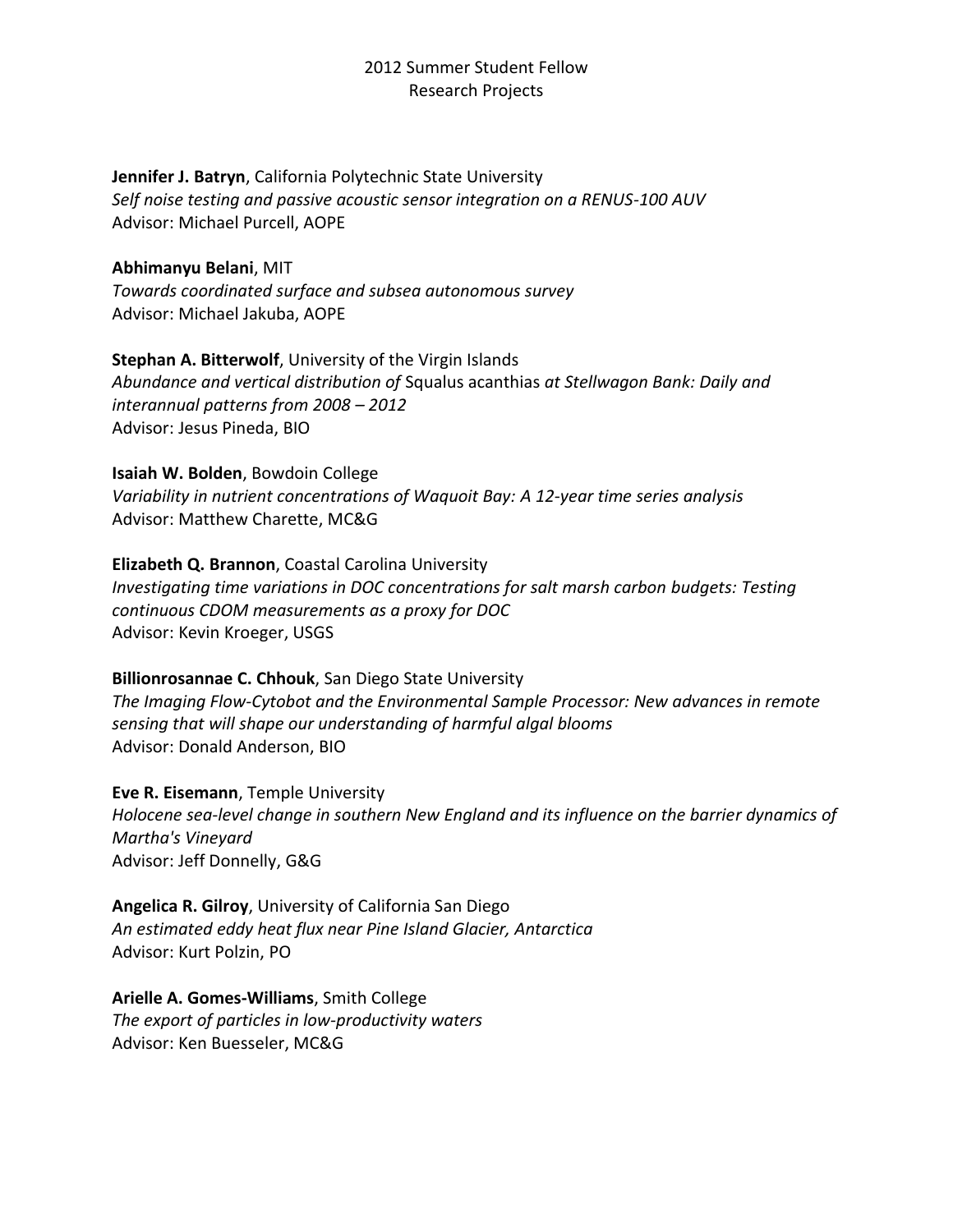**Camil Hamel**, University of Sherbrooke *Hydrographic observations beneath land-fast ice offshore of Barrow, Alaska* Advisor: Albert Plueddemann, PO

**Grant Jiang**, University of Maryland *Biogeochemical variation along the West Antarctic Peninsula through time and space* Advisor: Scott Doney, MC&G

**Christopher S. Kelly**, Lafayette College *Climate controls on western tropical Pacific coral growth: Implications for coral reef management and conservation* Advisor: Anne Cohen, G&G

**Paul E. Lerner**, University of California Berkeley *Mysteries under the ice: Bio-optical measurements in the central Arctic* Advisor: Samuel Laney, BIO

**Nicole R. Marshall**, Dalhousie University *Analysis of ocean responses to storms off of Fire Island, New York, USA* Advisor: John Warner, USGS

**Julia G. Mason**, Harvard University *Integrated aquaculture as water quality management: Toward a decision-making model for Waquoit Bay, MA* Advisor: Hauke Kite-Powell, MPC

**Kimberley K. Mayfield**, University of Hawaii at Manoa *The chemical profiling of four Rhode Island rivers* Advisor: Bernhard Peucker-Ehrenbrink, MC&G

**Brenna J. McGann**, Grove City College *Weakly-inertial particle motions in turbulence* Advisor: Karl Helfrich, PO

**Catherine D. Phillips-Smith**, University of Toronto *Submesoscale variability of Moderate Resolution Imaging Spectroradiometer (MODIS) ocean color: Regional and temporal patterns of Hawaii and the surrounding area* Advisor: David Glover, MC&G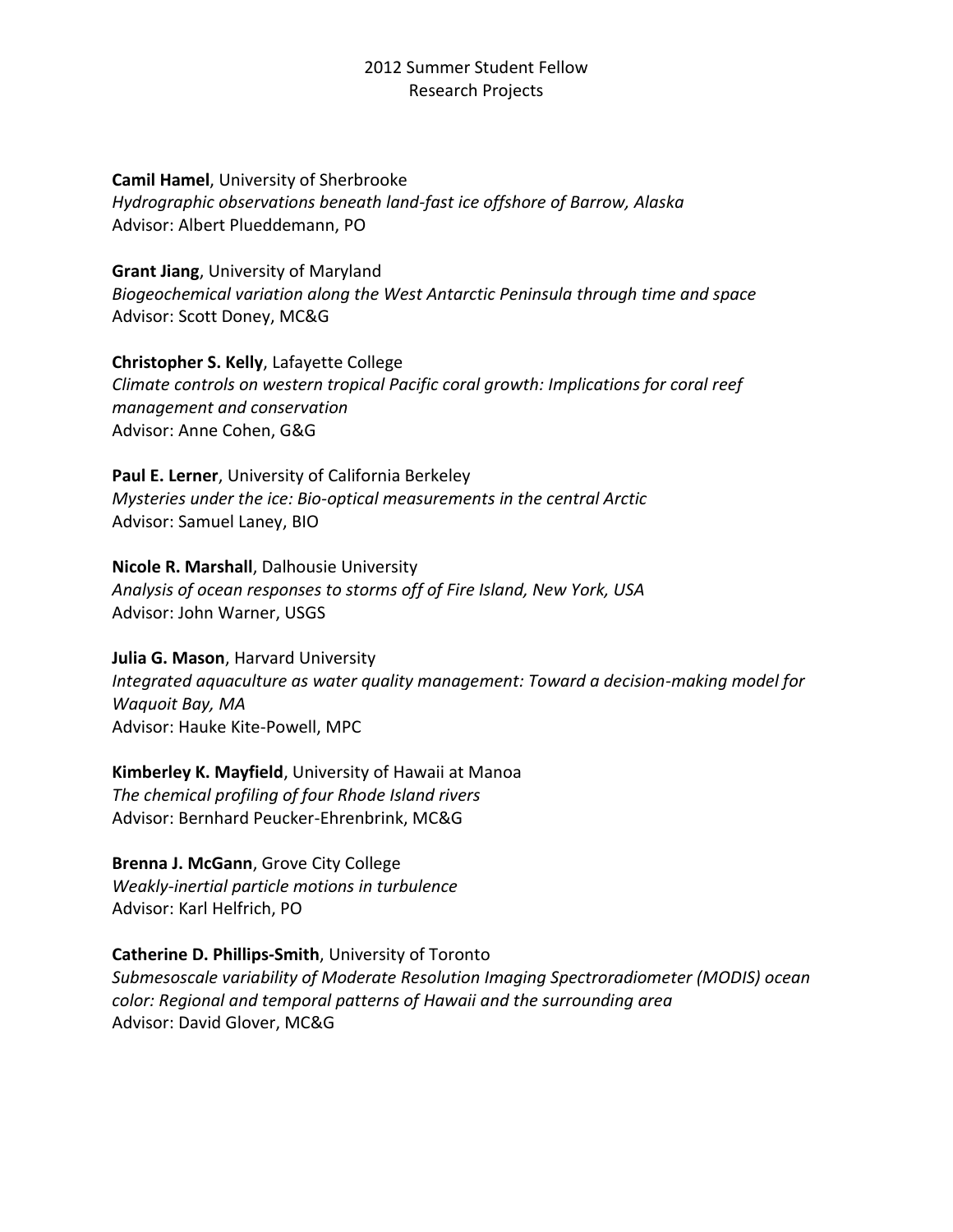**Barbara M. Ramon**, California State University Dominguez Hills

*The impact of ocean acidification on larval surf clams and the mitigating effects of nutrition* Advisor: Daniel McCorkle, G&G

# **Xiaoyuan (Charlene) Ren**, Vassar College

*Tracer stirring in the ocean: Characterizing small-scale ocean current movements through tracer dispersion* Advisor: Jim Ledwell, AOPE

**Mallory C. Ringham**, Syracuse University *An autonomous sampler for multi-time scale river chemistry observations* Advisor: John 'Chip' Breier, AOPE

**Yolimar Rivera-Vázquez**, University of Puerto Rico at Humacao *Physiology of* Synechococcus spp*. isolated from Martha's Vineyard Coastal Observatory* Advisor: Heidi Sosik, BIO

## **Danielle P. Santiago Ramos**, Amherst College

*Sulfur isotopic variations during subduction of hydrated lithosphere: The Erro-Tobbio case* Advisor: Nobumichi Shimizu, G&G

**Amy M. Streets**, University of Maryland, College Park *Can copepods choose their bacteria? Interactions between copepods and bacteria* Advisor: Ann Tarrant, BIO

**Matthew A. Takata**, Northwestern College *Interesting findings concerning the Pregnane Xenobiotic Receptor in zebrafish* Advisor: John Stegeman, BIO

**Tara M. Thean**, Princeton University *Signature whistle models in free-ranging bottlenose dolphins,* Tursiops truncates Advisor: Laela Sayigh, BIO

**Samantha E. Tufano**, The Pennsylvania State University *Passive acoustic whale localization in Cape Cod Bay in the spring of 2011* Advisor: Dr. James Lynch, AOPE

**Sebastian M. Vivancos**, Columbia University *Influence of the AMOC on tropical hydrology during the deglaciation: Insight from the Demerara Rise* Advisor: Delia Oppo, G&G